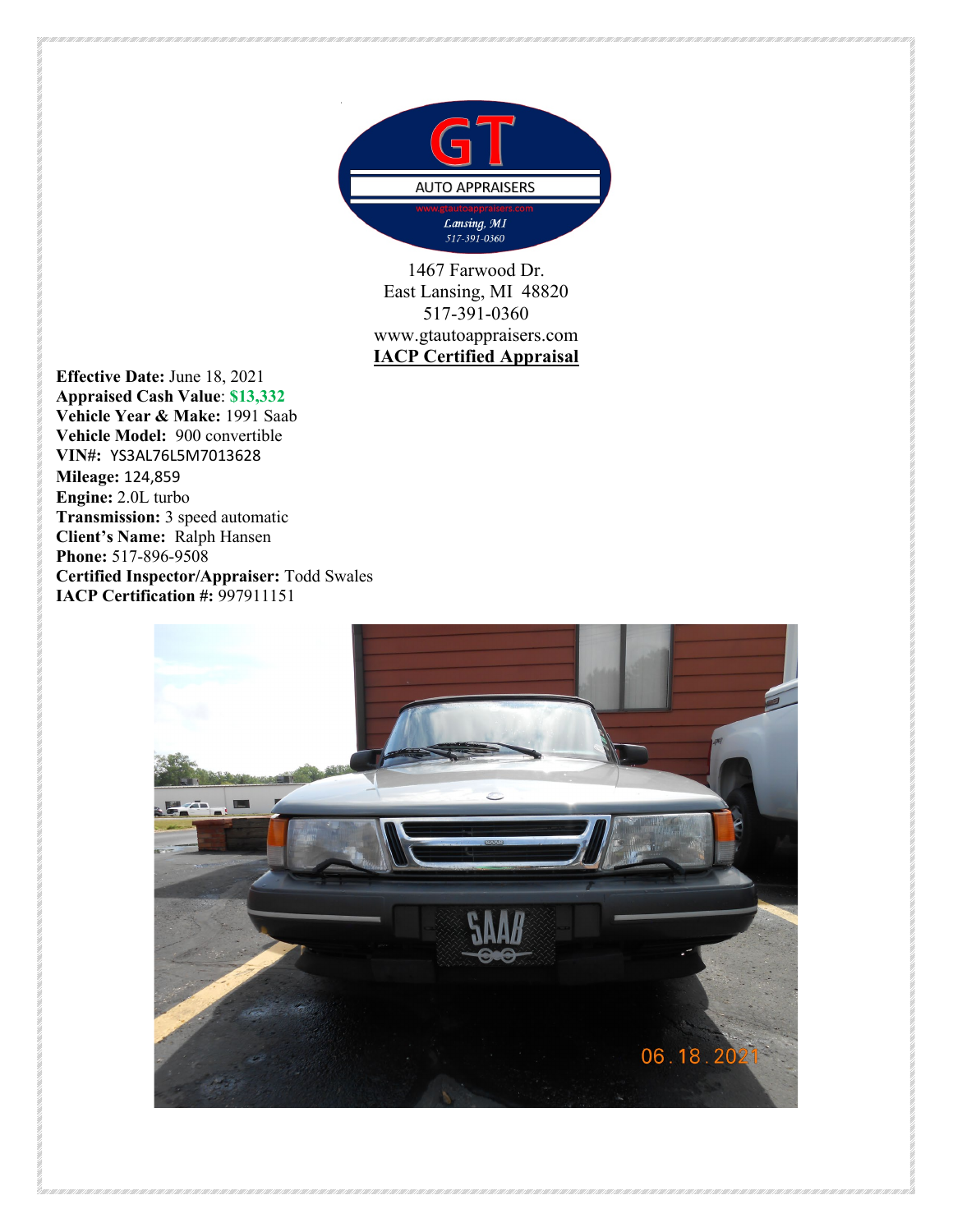## **Statement of Purpose**

This report is to document the in person inspection of the **1991 Saab 900** listed above.

This report is to determine the fair market cash value of the **1991 Saab 900** listed above.

## **Use of Accepted Appraisal Methodology**

There are several factors which affect the amount of fair market value, including but not limited to; the year, make and model, mileage, options, and the overall condition of the vehicle.

The first part of our methodology is to review several nationally recognized valuation guides, and/or dealer or private sale information to identify comparable or similar vehicles within the principally garaged location. If comparable or similar vehicles are not available within the principally garaged location, we then search for comparable or similar vehicles measuring radially outward from the principally garaged location until the minimum industry accepted standard of two (2) or more comparable or similar vehicles have been identified within a location not to exceed the continental United States.

The second part is an adjustment process made to normalize the differences between the subject vehicle and the comparable vehicles to determine an opinion of value.

It is our objective to render a non-biased opinion pertaining to the fair market value of the vehicle in scope. We take a commonsense approach by analyzing inputs such as accessible data, local buying trends and economics and feel our method to be a fair, objective and non-biased means of calculating this opinion of value.

## **CERTIFICATION OF CREDIBILITY**

I certify that, to the best of my knowledge and belief:

- $\Box$  The statements of fact contained in this report are true and correct.
- $\Box$  The reported analyses, opinions, and conclusions are limited only by the reported assumptions and limiting conditions and is my personal, impartial, and unbiased professional analyses, opinions, and conclusions.
- $\Box$  I have no present or prospective interest in the property that is the subject of this report and no personal interest with respect to the parties involved.
- $\Box$  I have no bias with respect to the property that is the subject of this report or to the parties involved with this assignment.
- My engagement in this assignment was not contingent upon developing or reporting predetermined results.
- $\Box$  My compensation for completing this assignment is not contingent upon the development or reporting of a predetermined value or direction in value that favors the cause of the client, the amount of the value opinion, the attainment of a stipulated result, or the occurrence of a subsequent event directly related to the intended use of this appraisal.
- $\Box$  My analyses, opinions, and conclusions were developed, and this report has been prepared, in conformity with the *Uniform Standards of Professional Appraisal Practice.*
- $\Box$  I have personally inspected the vehicle that is the subject of this report.
- $\Box$  The appraiser herein, by reason of this appraisal is not required to give testimony or attend court or any governmental hearing with reference to the property in question without prior agreement as to fee for additional services desired.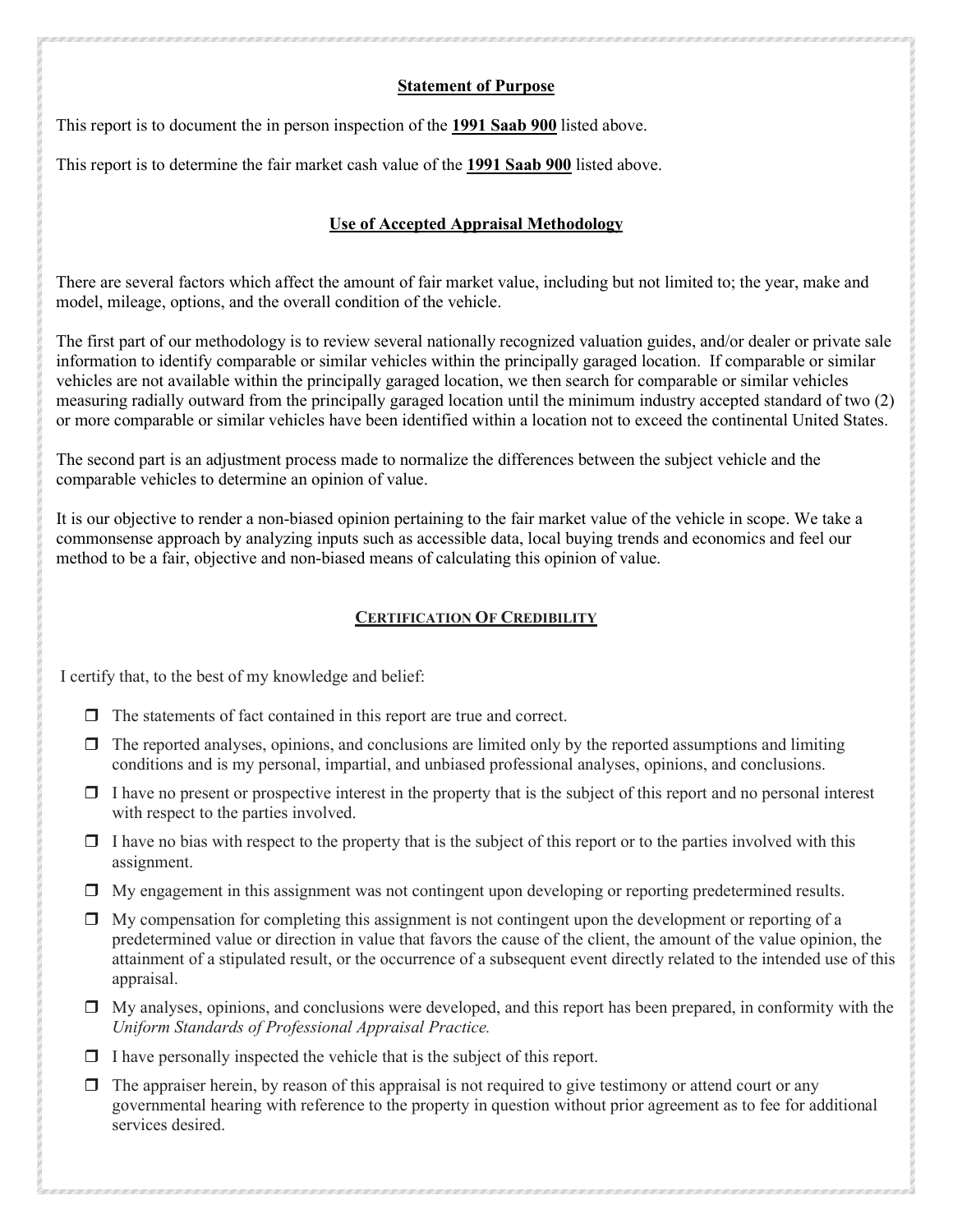- $\Box$  I avers that I have not been paid by anyone other than above mentioned client, nor have I paid any fees to any party to develop this appraisal (non-clients), other than verified sold data when or where necessary.
- Any purchased data and any and all valuations are not pre-determined, influenced or directed by any inside or outside parties that may or may not have a vested interest in the final valuation.
- $\Box$  I agree not to share any information about the client or the contents of this appraisal with anyone without permission from the client.
- $\Box$  Due to weather, liability and/or a non-operating condition the vehicle was not driven for a road inspection. As such, any discoveries during a road inspection are outside of the scope of this inspection and appraisal.
- $\Box$  The appraisal valuation is the sole work of GT Auto Appraisers.

GT Auto Appraisers valuations are based on estimate and vehicle information believed to be authentic, reliable and accurate. GT Auto Appraisers has used reasonable care in producing the valuations offered, however, GT Auto Appraisers makes no guarantees, expressed or implied, as to the final resolution of your claim and shall not be liable for any differences or damages of any type or description incurred by the use of any and all information.

This report was prepared by Todd Swales IACP Certification #: 997911151

#### **Inspection Notes**

This vehicle was inspected in an outdoor and well lit location while on a hard surface.

## **Overview**

This vehicle is a turbo powered convertible with most likely the original engine and transmission. Overall condition is good to very good for the vintage.

The engine is a 2.0L turbo charged 4 cylinder mated to a 3 speed automatic transmission.

The vehicle underwent a recent repaint, has spent most of its driving miles domiciled in Florida and is rust free.

The exterior has been repainted in a nearly factory color and the paint appears as better than factory quality with better than factory equivalent orange peeling. Limited paint scratches and chips were present and no noticeable body filler or major accident repair was noted.

The lower satin black areas did show some light fading consistent with Florida sun impact and one molding showed some damage.

The interior is in good to very good condition with some limited to no sun damage, fading or blemishes noted. The seating areas have been re-stitched in areas and a wear pad has been installed on the driver front seat bolster. The dashboard showed limited damage from sun or fading, cracks, scratches or scuffs. The carpet is in very good condition.

The factory stereo has been replaced and the factory equalizer has been removed and a wooden cover has been installed.

The underneath area is in very good condition with limited surface rust and a no observed rust through spots, damage or damage repairs noted.

#### **Engine and Under Hood**:

The engine was started as cold and idled to full warm up and pushed to a high rev. There were no ticks, clatters or knocks detected.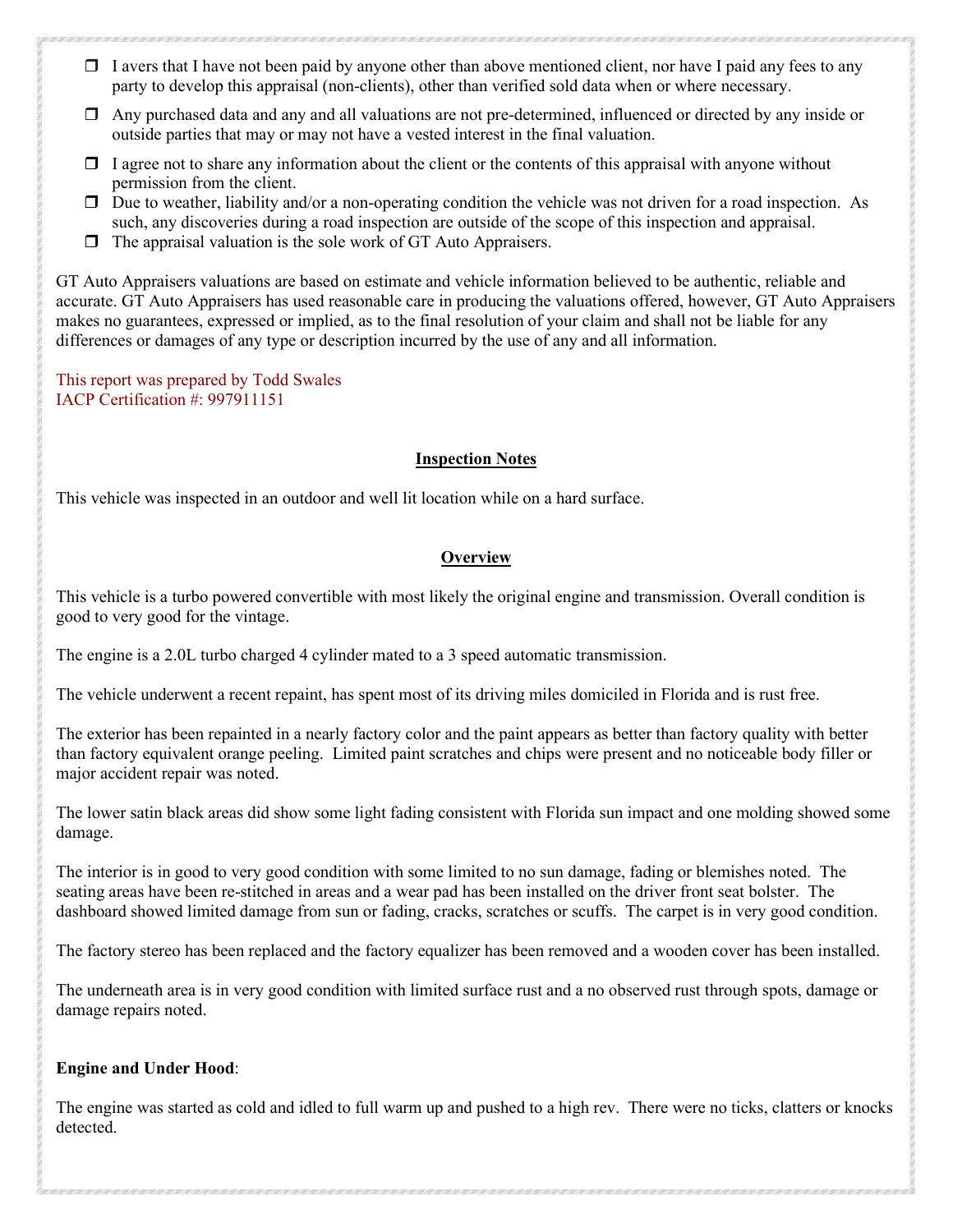The internal engine oil was clean and displayed no indications of internal damage.

The belts and hoses appear in good condition. The engine compartment wiring was visually in good condition.

Internal analysis of the engine, engine components and wiring is not within the scope of this inspection.

The firewall and inner fender panels appear factory painted and in rust free condition. Visible wiring appeared in very good condition with no observed slices, patches or repairs.

The underside of the hood appeared factory quality with no rust noted at the lip edges or rest of the panel.

The under-hood area is in very good condition for a vehicle of this vintage.

## **Drivetrain**:

Internal review of the transmission, differential and brakes is not within the scope of this inspection.

No significant leaks were noted at the engine, differential or transmission.

The vehicle shifted correctly into all forward and reverse gears and moved the car appropriately while braked.

The drivetrain appears in very good condition for a vehicle of this vintage.

### **Interior**:

The seating areas have been re-stitched and appear in good condition. A pad has been installed on the driver side bolster due to wear from entry/exit. The dashboard showed limited to no fading and wear from age or sun damage.

The factory stereo has been replaced and the factory equalizer has been removed and a wooden cover has been installed.

The carpeting displayed limited fading and wear.

The dash wiring that was visible seemed in good condition, however complete evaluation of the dash wiring is not possible without complete removal of the dashboard and is not in scope of this inspection.

Overall the interior is in good to very good condition.

## **Exterior**:

The vehicle has been re-painted in a closely matched color and the shine and orange peel is better than factory consistent with limited scratches, chips and touch up repairs.

Door gaps are consistent on the passenger side and driver side.

No body filler was detected.

The hood gaps are consistent. No major accident damage and limited to no road stone chipping was noticed. The trunk gaps are also consistent.

Overall the exterior of the vehicle appears solid, free of major accident repair with no noted body filler and is in very good condition for a vehicle of this vintage.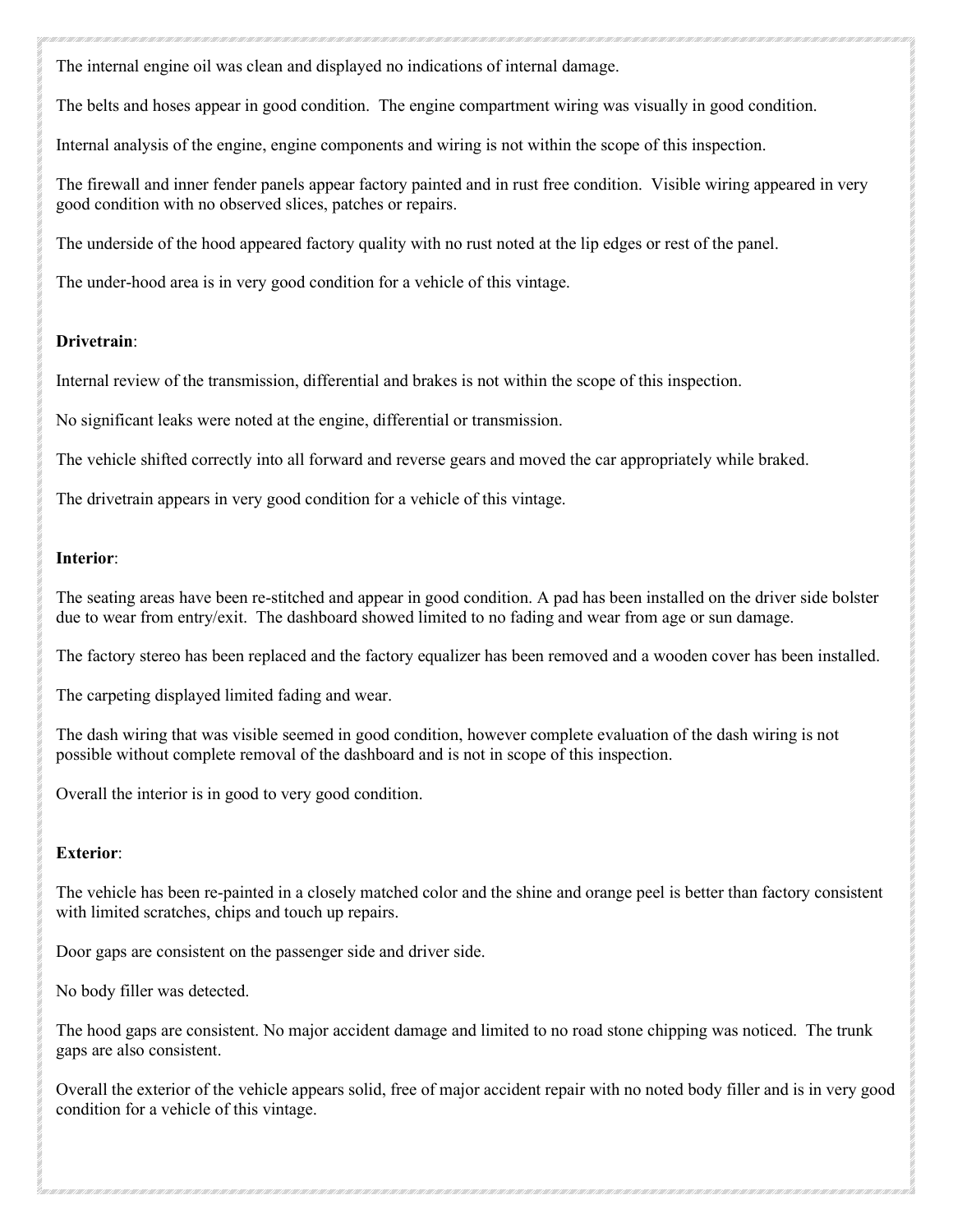#### **Rubber and Seals**:

The rubber seals displayed limited fading, dryness, tears or rips.

The rubber and seals are in good condition for a vehicle of this vintage.

## **Trunk/Hatch/Tailgate/Bed**:

The trunk area showed limited to no signs of ageing or wear.

The metal areas appear factory painted and limited to no surface rust or rust through was noted.

The underside of the trunk lid appeared factory painted in very good condition with no rust noticed at the lip edges or the rest of the panel.

Overall the trunk area is in very good condition for a vehicle of this vintage.

### **Chrome/Trim/External Extras**:

The bumpers displayed limited fading, wear, scratches, scuffs and blemishes.

The lower satin trim areas show some fading consistent with Florida sun.

The bumpers and trim appear in good condition for a vehicle of this vintage.

#### **Undercarriage**:

The undercarriage appears unrestored with no rust through, limited surface rust and no evidence of major collision or repair noted.

The undercarriage is in very good to excellent condition for a vehicle of this vintage.

## **Glass**:

All of the glass appears in good condition with limited wear, scratches or scuffs.

The windshield, door and back plastic are in very good condition for a vehicle of this vintage.

#### **Tires/Rims**:

The tires are in good condition and appear to have at least 75% tread or more.

The rims appear in good condition with limited oxidation, curb rash, scuffing or scratches noted.

# **VALUATION**

**0 comparable** representative vehicles were found in area code: 48823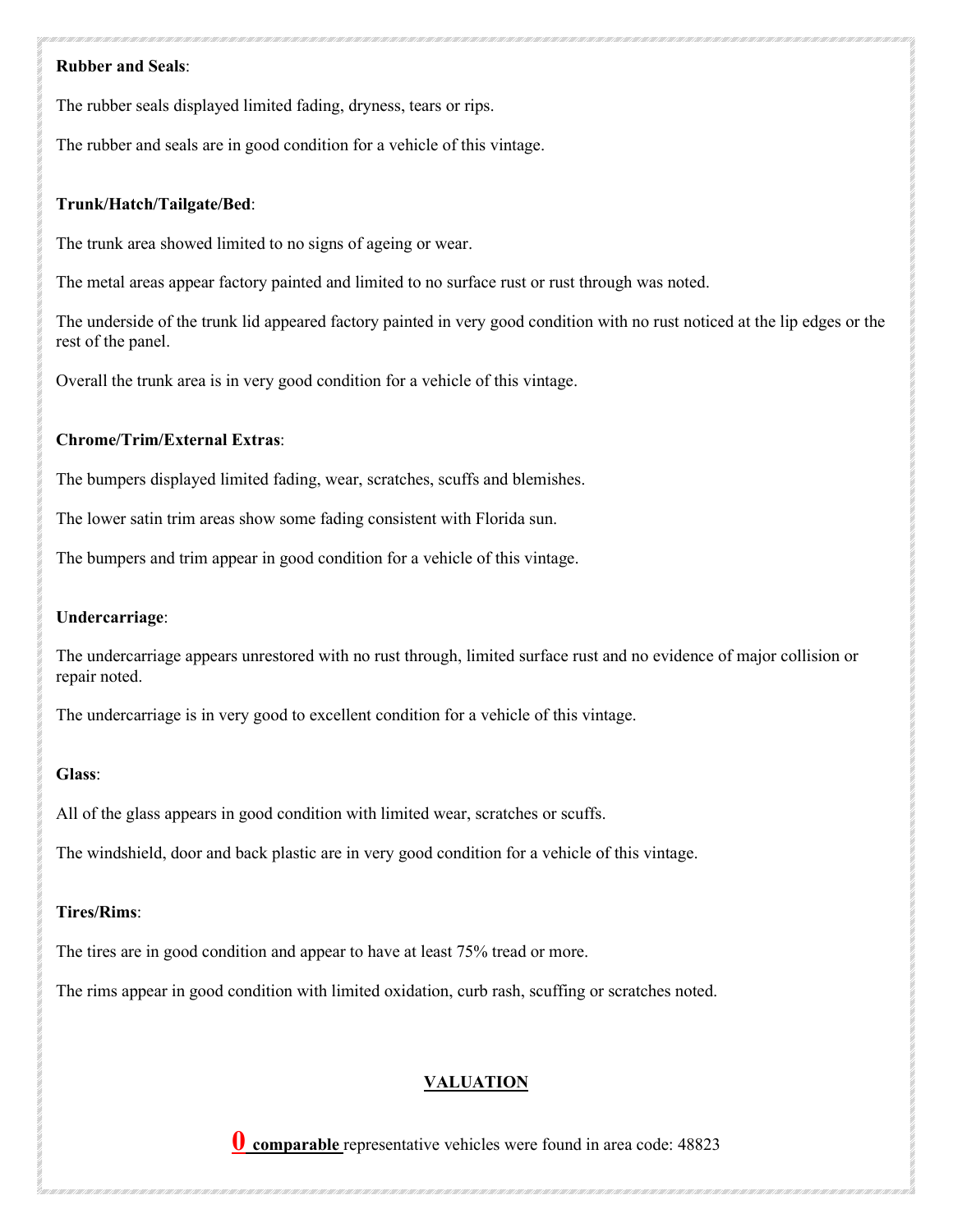A total of (3) comparable vehicles were located within a **1,000 + mile radius** of stated principal garage.



# **Comparative Analysis**

| Year              | 1994              | Comp1  | 1991              | Comp2 |                   | 1988 Comp3 | 1991              | <b>Subject</b>           |
|-------------------|-------------------|--------|-------------------|-------|-------------------|------------|-------------------|--------------------------|
| Make              | Saab              |        | Saab              |       | Saab              |            | Saab              |                          |
| Model             | 900 conv          |        | 900 conv          |       | 900 conv          |            | 900 conv          |                          |
| <b>VIN</b>        | YS3AL75TXR7008286 |        | YS3AL75L3M7004315 |       | YS3AT75L5J7035898 |            | YS3AL76L5M7013628 |                          |
| Mileage           | 156,148           |        | 67,166            |       | 103,435           |            | 124,859           |                          |
| Engine            | 2.0L turbo        |        | 2.0L turbo        |       | 2.0L turbo        |            | 2.0L turbo        |                          |
| <b>Trans</b>      | 5sp man           |        | 5 sp man          |       | 5 sp man          |            | 3 sp auto         |                          |
| Sold date         | May-20            |        | Apr-21            |       | <b>Nov-20</b>     |            |                   |                          |
| Sold price        | \$16,000          |        | \$13,200          |       | \$11,000          |            |                   |                          |
| Fees              |                   | 0% Est | 0.0% Est          |       |                   | 0% Est     |                   |                          |
| Sale adjustment   | \$16,000          |        | \$13,200          |       | \$11,000          |            |                   |                          |
|                   |                   |        |                   |       |                   |            |                   |                          |
| Adjustments       |                   |        |                   |       |                   |            |                   |                          |
| No cruise control | \$800             |        |                   |       |                   |            |                   |                          |
| 5 sp man          | (5400)            |        | ( \$330)          |       | (5275)            |            |                   |                          |
| Adjusted price    | \$16,400          |        | \$12,870          |       | \$10,725          |            |                   | \$13,332 Appraised Value |